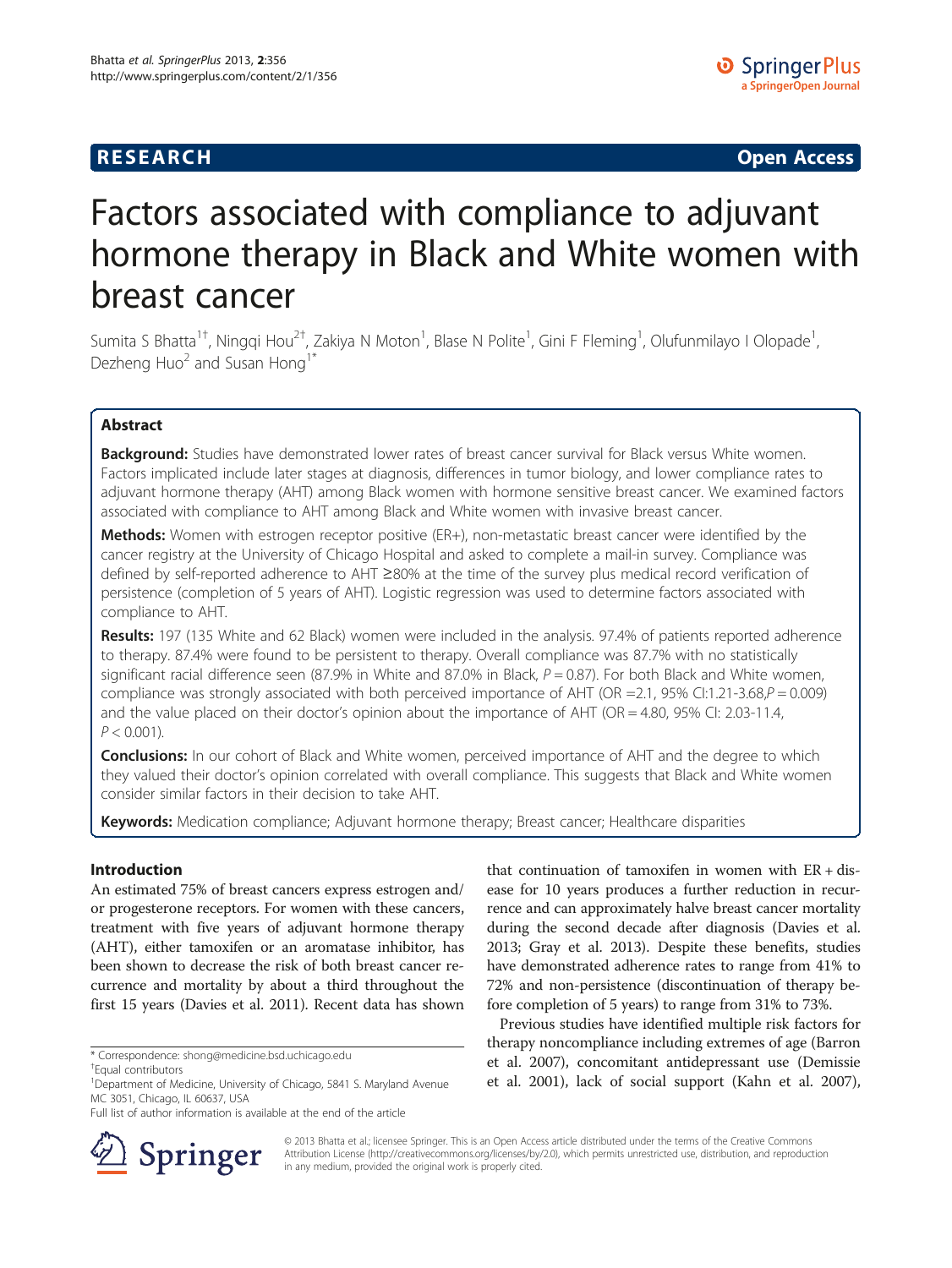and side effects experienced (Lash et al. [2006](#page-6-0); Murphy et al. [2012](#page-6-0)). Ethnic and racial variations in medication compliance have also been demonstrated. A number of studies show lower rates of compliance and an increase in mortality among ethnic minorities, particularly Black women (Patridge [2003](#page-6-0); Kim et al. [2008;](#page-6-0) Hershman et al. [2011](#page-6-0); Hershman et al. [2009\)](#page-6-0). Studies aimed at improving compliance rates have largely focused on reducing the negative side effects of therapy, however; a number of women do not experience adverse effects and are still noncompliant. Identifying modifiable factors contributing to therapy noncompliance may have significant benefits in improving breast cancer survival.

Models from health psychology have been applied to studies of medication compliance (Kucukarslan [2012](#page-6-0)). Social cognition models such as the health belief model assumes that individuals develop beliefs that influence the interpretation of information and guide behavior (Horne & Weinman [1999](#page-6-0)). A number of studies have investigated the impact of perceived benefit of AHT on compliance rates (Barron et al. [2007;](#page-6-0) Lash et al. [2006](#page-6-0); Grunfeld et al. [2005;](#page-6-0) Fink et al. [2004;](#page-6-0) Cluze et al. [2012](#page-6-0); Kirk & Hudis [2008](#page-6-0); Pellegrini et al. [2010](#page-6-0); Thewes et al. [2005](#page-6-0); Kimmick et al. [2009](#page-6-0); Shelton et al. [2013\)](#page-6-0). Grunfeld and colleagues found that adherers were more likely to report a belief in tamoxifen benefit whereas nonadherers were more likely to report no benefit (Grunfeld et al. [2005\)](#page-6-0). In a follow-up study conducted two years after initiation of therapy, Fink and colleagues found that patients' perceived risk versus benefit of tamoxifen was critical to sustaining adherence after the immediate threat of a breast cancer diagnosis had passed (Fink et al. [2004\)](#page-6-0). Other studies demonstrate a correlation between perceived benefit and future compliance. In a follow-up study of elderly women conducted 5-years after initiation of therapy, Lash and colleagues found that the perceived benefit of therapy assessed at baseline corresponded to future compliance (Lash et al. [2006](#page-6-0)).

Few studies have examined the association of race with attitudes regarding adjuvant hormone therapy. Shelton and colleagues found significant differences in provider communication, patient involvement in decision making, and medical trust by race of patients (Shelton et al. [2013](#page-6-0)). However, to the best of our knowledge, no study has specifically assessed whether or not differences in perceived benefit of AHT exists between Black and White women and how this impacts overall compliance rates.

Our study sought to examine factors associated with compliance to AHT in Black and White women with ER + breast cancer at a tertiary urban medical center.

# Participants and methods

This research was approved by the University of Chicago institutional review board and patients provided written

informed consent for survey participation and retrospective data analysis.

#### Study sample

Women who had ER + breast cancer were identified by the cancer registry at the University of Chicago. Patients were eligible for this study if they were English speaking, under 80 years of age at initial cancer diagnosis, were no more than 10 years out from their cancer diagnosis, and had been offered hormone therapy [either tamoxifen or an aromatase inhibitor (letrozole, anastrozole, or exemestane)] as part of their post-surgery treatment. Women with stage IV breast cancer, history of cancer prior to their breast cancer diagnosis, or a known BRCA1/2 germ-line mutation were excluded from the study.

#### Survey

We designed and implemented a paper survey to assess factors associated with self-reported adherence to AHT. Patients were asked to self-report demographic variables such as race, income, and education. In addition, patients were asked questions about pre-existing chronic health conditions such as diabetes and hypertension, the number of prescription medications taken, whether or not they had insurance coverage for their medications, their total out-of-pocket cost of medications per month, and perceived risk for breast cancer recurrence. The Survey Research Lab at the University of Chicago conducted pretesting of the survey questions to assess both validity and reliability. All eligible patients  $(N =$ 381) were contacted by telephone and then mailed the 15 page self- administered survey. Regardless of survey completion, all participants were given a \$10 dollar gift card.

To assess adherence, women were asked how often they missed their adjuvant hormone therapy on six categories: 1) never missed a dose; 2) missed no more than 1 dose per month; 3) missed no more than 2 doses per month; 4) missed 1–2 doses per week; 5) missed ≥3 doses per week; and 6) never took the therapy. Regardless of whether or not they chose to start AHT, participants were asked how important they thought AHT was in decreasing their risk for breast cancer recurrence (not important, a little important, moderately important, or very important). Participants were also asked how worried they were about their risk for breast cancer recurrence (very, somewhat, or not worried) and how this compared to their fears at the time of their cancer diagnosis. Other questions included how worried they were about the long-term side effects of taking AHT and concerns about their overall medication costs and the potential for AHT to interfere with their other medicines. In addition, participants were asked how heavily they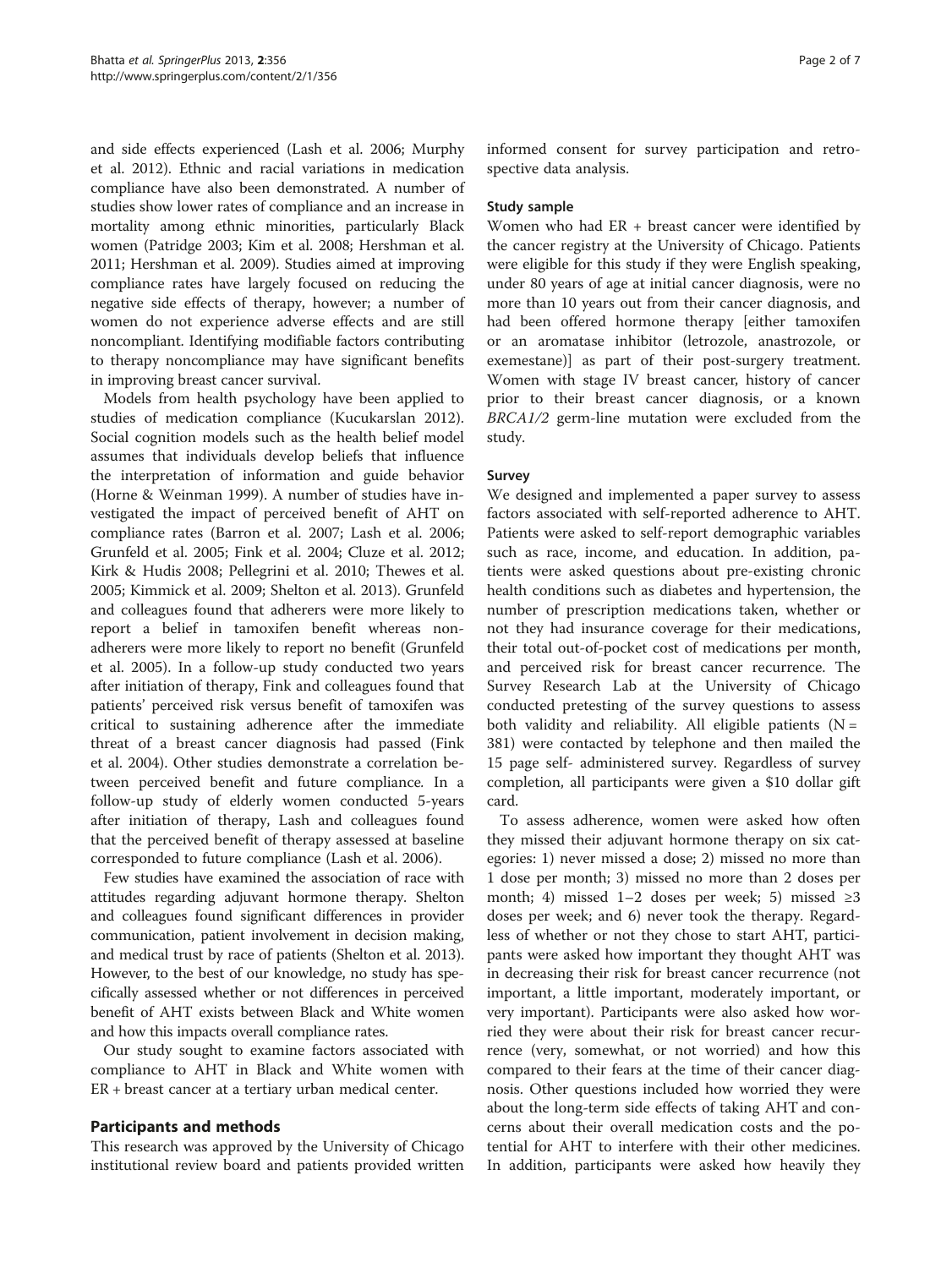weighed their doctor's opinions in their decision to take or not take adjuvant hormone therapy (almost entirely, partly, or not at all).

## Measurements

Prior studies using both self- report and pharmacy prescription refill records have used an 80% cut-off to define adherence since <80% adherence has been associated with increased mortality (Kahn et al. [2007](#page-6-0); Molfenter et al. [2012](#page-6-0); Stavropoulou [2011\)](#page-6-0). Thus we defined adherence in our cohort by self report of taking ≥ 80% of prescribed pills on average per month and patients were considered non-adherent if they missed greater than or equal to 3 doses per week on average (which corresponded to taking therapy less than 80% of the time per month) or if they had not initiated therapy at the time of the survey.

Persistence was defined as completion of 5 years of therapy and was verified by chart review. Chart review documentation in clinic notes from the breast surgeon, radiation oncologist, or medical oncologist were used to assess completion of 5 years of AHT. At the time of chart review, 25 women (12.6%) were in their fourth year of therapy. These women were included as having completed 5 years of AHT. We felt this was appropriate since prior studies have shown that women who have taken most of their therapy are very likely to complete therapy (Molfenter et al. [2012](#page-6-0)). We also conducted sensitivity analyses by including and then excluding these 25 women and found no difference in either persistence rates or predictors of persistence. Patients with missing data were excluded from the overall analysis.

Compliance was defined as a composite of being both adherent and persistent. Of the women who were found to be persistent, only one patient (0.7%) reported nonadherence. Therefore, our definition of compliance relies heavily on persistence.

#### Statistical analysis

All statistical analyses were conducted with Stata 12.1 (StataCorp, College Station, TX, USA). Demographic characteristics and variables previously mentioned were compared for adherence and compliance rates using a Spearman's rank correlation or Kruskal-Wallis test. Originally, adherence to hormone therapy was measured as a 6-scale ordinal outcome based on self-report. However, the categories for non-adherence were very small, and thus were combined into one category. We used logistic regression models to evaluate how perceived importance of therapy, concern about breast cancer recurrence, concern about side effects of therapy, and how heavily they valued their doctor's opinion factored into their decision to adhere and complete therapy. Self- reported race and value placed on their doctor's opinions were adjusted in the multivariable model to remove confounding effects (Model B) and is considered the full model. Concern about side effects was tested as an additional confounder (Model C) but was not included in the full model. To test if the associations differed by race, we generated an interaction term between race and the variable of interest, and used the Likelihood-ratio test to determine if the interaction was significant.

#### Results

#### Patient demographics/characteristics

Of the original 381 women who were asked to participate in the study, 226 (59.3%) completed the survey. Thirteen (6%) were excluded because they did not meet inclusion criteria and 15 (7%) were excluded from the analysis because they did not self-report race as either White or Black. Therefore survey data for 197 (87%) women (135 (68.5%) White and 62 (31.5%) Black) were available. Adherence information was available for 192 of the 197 women (5 were excluded due to missing information). Medical records were available for persistence information on 166 out of 197 women. However only 162 women had complete information on both adherence and persistence and thus we were able to assess overall compliance on 162 women.

Patient demographics including age, income, education level and co-morbid conditions are described in Table [1.](#page-3-0)

# Overall compliance/adherence

Self-report of medication adherence was high, with 187/ 192 (97.4%) reporting adherence to therapy (98.5% in White versus  $94.9\%$  in Black,  $p = 0.15$ ). Only  $5/192$ (2.6%) reported either never starting AHT or missing their doses an average of ≥3 times per week. 87.3%% (145/166) were found to be persistent to therapy on chart review  $(88.1\%$  in White versus 85.4% in Black, p = 0.63). Overall compliance was 87.7% (142/162) with no statistically significant racial difference seen (87.9% in White and  $87.0\%$  in Black,  $p = 0.87$ ).

# Predictors of compliance/adherence

# Race and additional demographic characteristics

In univariate analysis shown in Table [2](#page-4-0), compliance rates were similar between White and Black women (87.9% vs. 87.0%,  $P = 0.63$ ). Compared to White women, Black women, had lower education and income levels and more comorbid conditions. Black women, however, had better insurance coverage for prescription medications compared to White women. None of these variables were significantly associated with adherence or compliance (Table [2](#page-4-0)).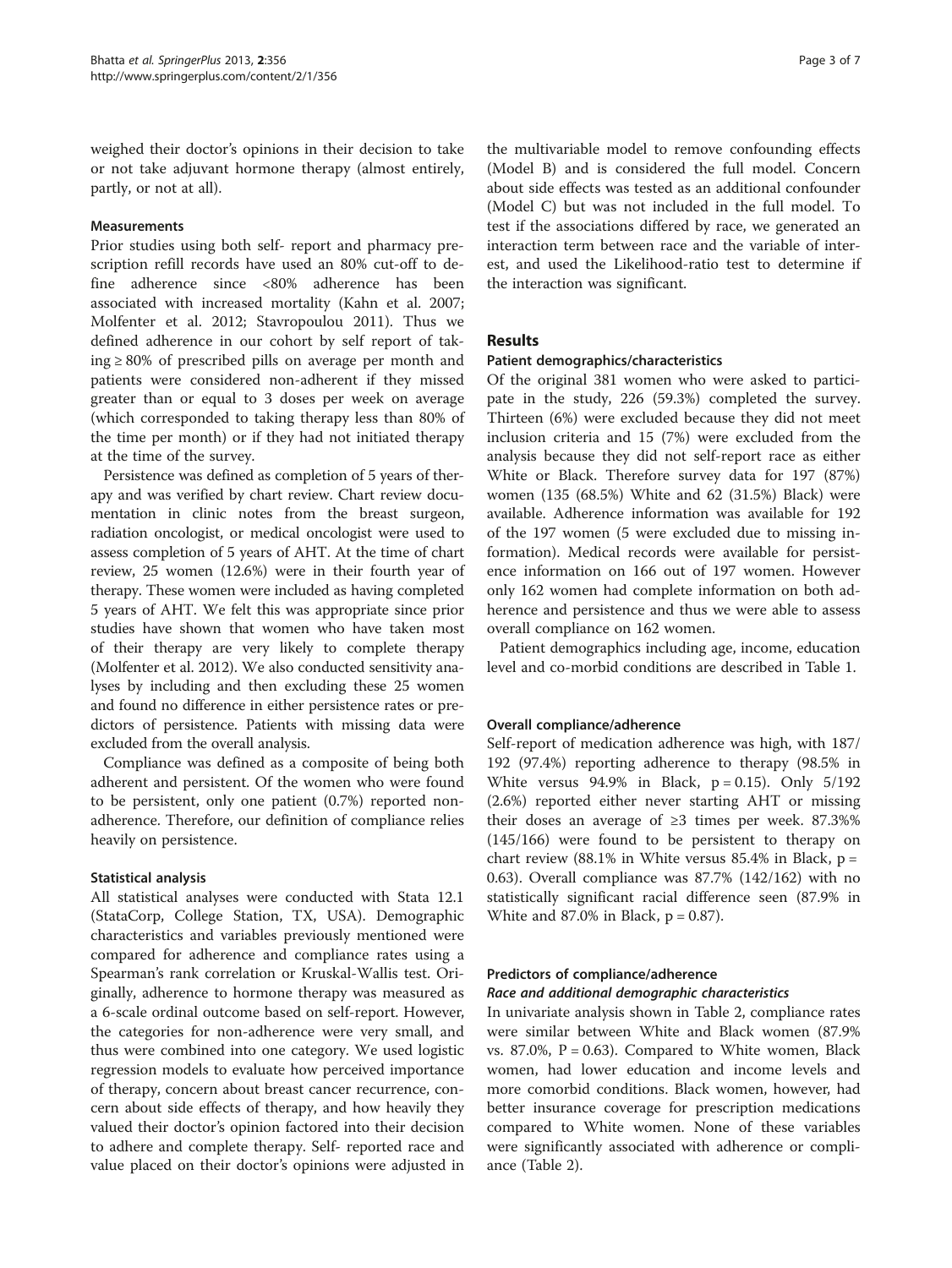<span id="page-3-0"></span>

| Table 1 Characteristics of black and white women |  |  |  |  |  |  |  |
|--------------------------------------------------|--|--|--|--|--|--|--|
|--------------------------------------------------|--|--|--|--|--|--|--|

|                                           | White       | <b>Black</b> | <b>Total</b> |
|-------------------------------------------|-------------|--------------|--------------|
| N(%)                                      | $N = 135$   | $N = 62$     | $N = 197$    |
| Age (mean; range) <sup>*</sup>            | 58.0; 39-72 | 58.1; 42-73  | 58.1; 39-73  |
| Education level <sup>+</sup>              |             |              |              |
| < High school                             | 8 (5.9%)    | 9(14.5%)     | 17 (8.6%)    |
| High school graduation                    | 52 (38.5%)  | 33 (53.2%)   | 85 (43.2%)   |
| Bachelor's degree                         | 31 (23.0%)  | 8 (12.9%)    | 39 (19.8%)   |
| Graduate degree                           | 44 (32.6%)  | 12 (19.4%)   | 56 (28.4%)   |
| Income <sup>+</sup>                       |             |              |              |
| $<$ 60 $K$                                | 40 (29.6%)  | 38 (61.3%)   | 78 (39.6%)   |
| $60K +$                                   | 89 (65.9%)  | 16 (25.8%)   | 105 (53.3%)  |
| Unknown                                   | $6(4.4\%)$  | 8 (12.9%)    | 14 (7.1%)    |
| Comorbid Medical Conditions <sup>+^</sup> |             |              |              |
| None                                      | 52 (38.5%)  | 11 (17.7%)   | 63 (32.0%)   |
| >1 comorbid condition                     | 83 (61.5%)  | 51 (82.3%)   | 134 (68.0%)  |
| Insurance coverage <sup>+</sup>           |             |              |              |
| None                                      | $0(0\%)$    | $3(4.8\%)$   | 3(1.5%)      |
| Some                                      | 33 (24.4%)  | 8 (12.9%)    | 41 (20.8%)   |
| Most                                      | 92 (68.2%)  | 40 (64.5%)   | 132 (67.0%)  |
| All                                       | 8 (5.9%)    | 10 (16.3%)   | 18 (9.1%)    |
| Unknown                                   | 2(1.5%)     | $1(1.6\%)$   | 3(1.5%)      |
| Out of pocket expenses <sup>*</sup>       |             |              |              |
| None                                      | $1(0.7\%)$  | $2(3.2\%)$   | 3(1.5%)      |
| <\$50/month                               | 43 (31.9%)  | 31 (50.0%)   | 74 (37.6%)   |
| \$50-100/month                            | 43 (31.9%)  | 16 (25.8%)   | 59 (30.0%)   |
| \$100-150/month                           | 25 (18.5%)  | $5(8.1\%)$   | 30 (15.2%)   |
| \$150-200/month                           | 5(3.7%)     | 4(6.5%)      | $9(4.6\%)$   |
| $$> $200/m$ onth                          | 7(5.2%)     | $1(1.6\%)$   | 8 (4.1%)     |
| Unknown                                   | 11 (8.2%)   | $3(4.8\%)$   | 14 (7.1%)    |

+P-values < 0.05 by Chi-Square test.

♦ P-values >0.05 by Chi-Square test?

 $^{\wedge}$  Diabetes on medication, hypertension on medication, high cholesterol on medication, kidney disease, and peripheral vascular disease.

#### Perceived importance of therapy

As shown in Table [3](#page-5-0), women who perceived therapy to be "very important" were significantly more compliant than those who perceived therapy to be "not important" (adjusted OR = 9.82, 95% CI:1.75-55.1). For this 4-scale variable, per-unit increase was associated with an OR of 2.11 (95% CI: 1.21-3.68). When examining perception of hormone therapy importance by race, no difference was seen between Black and White women  $(P\text{-}interaction =$ 0.99). Black women were as likely as White women to perceive AHT as important.

#### Compliance/adherence by value of Doctor's opinion

Value placed on doctor's opinion was another strong predictor of compliance. As shown in the multivariable

analysis in Table [3](#page-5-0), women who valued their doctor's opinion heavily were significantly more compliant than those who did not (adjusted OR = 45.7, 95% CI: 3.54-590.2). Per-unit increase of this 3-scale variable was associated with an OR of 4.80 (95% CI: 2.01-11.4) for compliance.

#### **Discussion**

We found that for both Black and White women, perceived importance of AHT in reducing their risk for developing recurrent breast cancer and the degree to which they valued their doctor's opinion were the most important factors contributing to their overall compliance to therapy. Interestingly, education, income, concerns surrounding medication side effects, and out of pocket expenses did not appear to significantly impact reported rates of either therapy adherence or overall compliance in our cohort. Thus perception of the importance of AHT and enhanced doctor-patient communication may be important modifiable factors that can improve compliance to AHT.

In our study, patients who significantly valued their doctor's opinions in general were more compliant to therapy. The doctor-patient relationship (Stavropoulou [2011](#page-6-0)) and doctor-patient communication (Bultman & Svarstad [2000](#page-6-0)) has been studied extensively in the adherence literature. Studies examining barriers to statin compliance have found communication patterns between patients and their clinical providers influence statinadherence behaviors (McGinnis et al. [2007\)](#page-6-0) and medical outcomes (Molfenter et al. [2012](#page-6-0); Kaplan et al. [1989](#page-6-0)). Although a recent randomized prospective study examining the influence of educational materials on adherence to aromatase inhibitors found no difference in compliance and persistence between groups that received the educational materials versus those that did not, it is likely that educational materials alone may not be sufficient and a multidisciplinary approach is required (Yu et al. [2012](#page-6-0)). Further supporting this is a study by Shelton and colleagues which examines doctor-patient communication in patients receiving adjuvant therapy (including chemotherapy) for breast cancer. They found that enhanced provider contact increased compliance rates (Shelton et al. [2013](#page-6-0)). Thus doctor-patient communication beyond the distribution of educational materials is one possible modifiable mechanism to improve compliance.

One strength of our study is our ability to link chart review with survey responses. We were able to correlate patients' perceived benefit of AHT and reported adherence rates with eventual completion of AHT as documented by medical records in a cohort study design, which enhances causal inference.

A limitation of our study is the use of a self-reported adherence by survey participants. We recognize that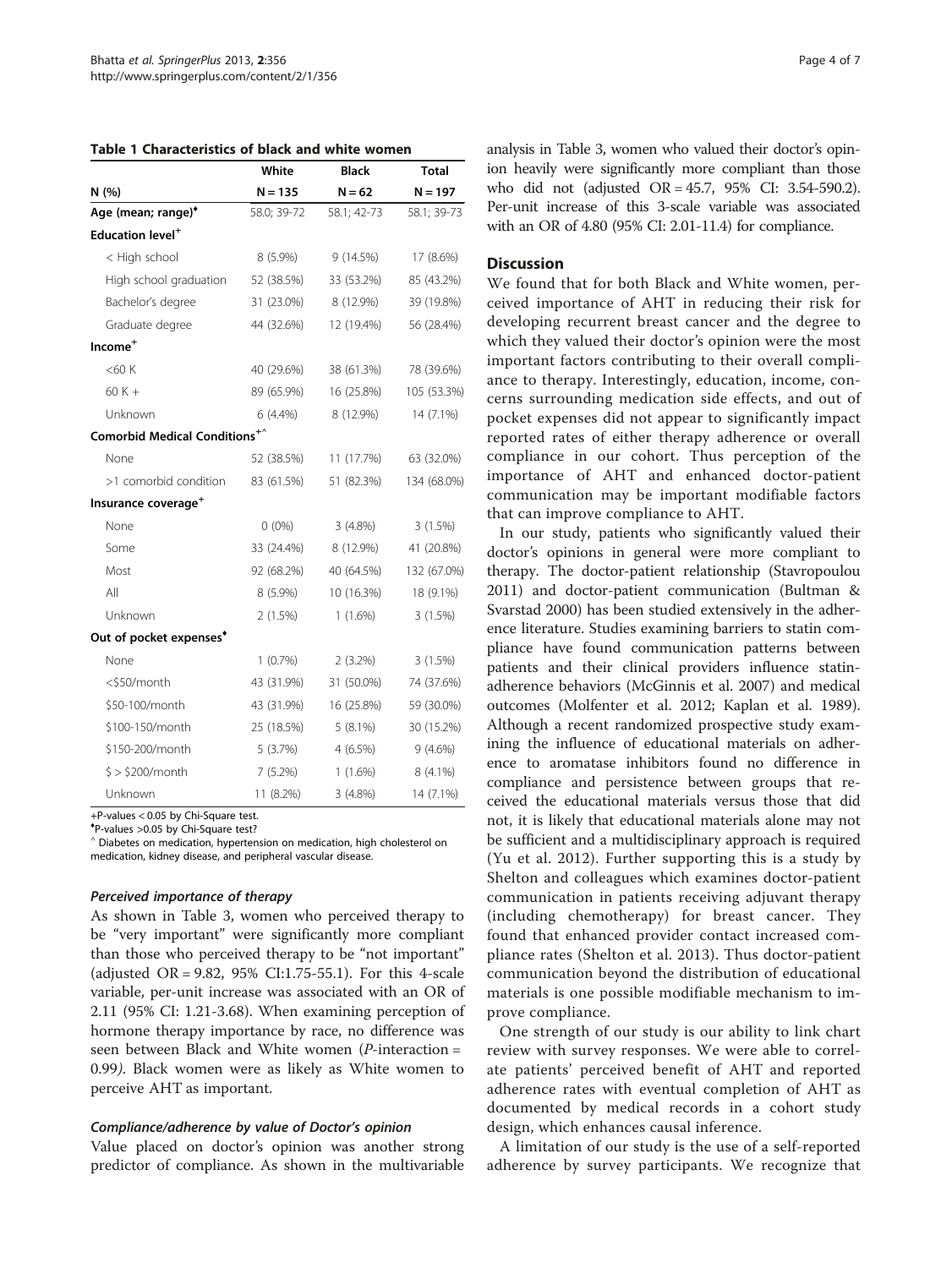# Total N Not compliant Compliant Compliant OR 95% CI Age in years 39-50 18 1 (5.6%) 17 (94.4%) 1.0 (Ref) 51-60 81 12 (14.8%) 69(85.2%) 0.34 0.41-2.78 61 74 0.05-3.95 (11.5%) 54 (88.5%) 64 0.05-3.95 Race/Ethnicity White 116 116 116 14 (12.1%) 102 (87.9%) 1.0 (Ref) Black 46 6 (13.0%) 40 (87.0%) 0.92 0.33-2.55 Insurance coverage on prescriptions None 2 0 (0%) 2 (100%) 2 (100%) 1.0 (Ref) Some 37 5 (13.5%) 32 (86.5%) 0.46 0.05-4.28 Most 105 14 (13.3%) 91 (86.7%) 1.45 0.06-3.81 All 15 1 (6.7%) 14 (93.3%) - - Family income <\$60 K 61 5 (8.2%) 56 (91.8%) 1.0 (Ref) \$60 K+ 91 13 (14.3%) 78 (85.7%) 0.54 0.18-1.59 Education level < High school 15 1 (6.7%) 14 (93.3%) 1.0 (Ref) High School Graduate 65 7 (10.8%) 58 (89.2%) 0.59 0.07-5.21 Bachelor's Degree 33 5(15.2%) 28(84.9%) 0.40 0.04-3.76 Graduate Degree 2005-3.79 2014 49 7 (14.3%) 42 (85.7%) 0.42 0.05-3.79 Comorbid Medical Conditions None 1.0 (Ref) 54 6 (11.1%) 48 (88.9%) 1.0 (Ref) ≥1comorbid conditions 108 14 (13.0%) 94 (87.0%) 0.84 0.30-2.32 Out of pocket expenses None 1 0 (0%) 1 (100%) <\$50/month 60 8 (13.3%) 52 (86.7%) 1.0 (Ref) \$50-100/month 47 6 (12.8%) 41 (87.2%) 1.05 0.34-3.27 \$100-150/month 26 2 (7.7%) 24 (92.3%) 1.84 0.36-9.36 \$150-200/month 8 2(25.0%) 6 (75.0%) 0.46 0.08-2.70 >\$200/month 8 0 (0%) 8 (100%) - - Perceived importance of therapy Not important 10 1.0 (Ref) 1.0 (Ref) 9 4 (44.4%) 5 (55.6%) 1.0 (Ref) A little important 0.14-7.82 (47.9%) 4 (57.1%) 1.07 0.14-7.82 Moderately important 38 5(13.2%) 33 (86.8%) 5.28 1.05-26.6 Very important 104 7 (6.7%) 97 (93.3%) 11.1 2.42-50.8 Concern about cancer recurrence Not worried 1.0 (Ref) 51 6 (11.8%) 45 (88.2%) 1.0 (Ref) Somewhat worried **86** 13 (15.1%) 73 (84.9%) 0.75 0.27-2.11 Very worried 24 1 (4.2%) 23 (95.8%) 0.75 0.35-27.0 Concern about side effects Not concerned 40 4 (10.0%) 36 (90.0%) 1.0 (Ref) Small concerns 60 50 6 (12.0%) 44 (88.0%) 0.81 0.21-3.11 Moderate concerns 42 2 (4.8%) 40 (95.2%) 2.22 0.38-12.9 Big concerns 29 29 8 (27.6%) 21 (72.4%) 0.29 0.08-1.09 0.29 0.08-1.09

## <span id="page-4-0"></span>Table 2 Compliance to adjuvant hormone therapy by patient characteristics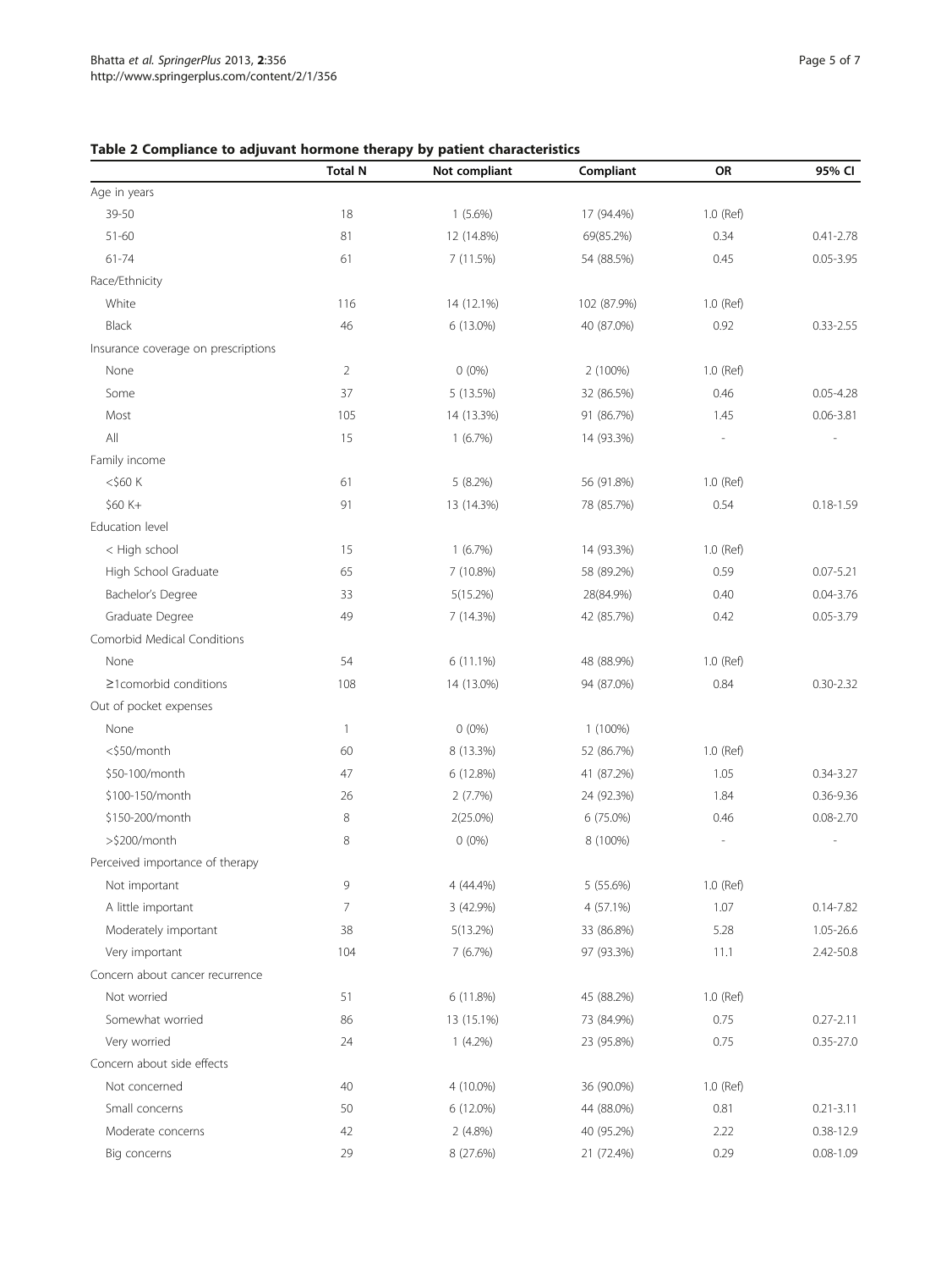| Value placed on doctor's opinion |     |            |             |           |            |
|----------------------------------|-----|------------|-------------|-----------|------------|
| Not at all                       |     | 6(85.7%)   | $(14.3\%)$  | 1.0 (Ref) |            |
| Partly                           | 23  | 5(21.7%)   | 18 (78.3%)  | 21.6      | 2.09-223.7 |
| Almost entirely                  | 131 | $9(6.9\%)$ | 122 (93.1%) | 81.3      | 8.81-750.8 |

<span id="page-5-0"></span>Table 2 Compliance to adjuvant hormone therapy by patient characteristics (Continued)

women who participate in surveys differ from those who do not (Font et al. [2012](#page-6-0)). Although our study results suggest that Black and White survey participants who perceive AHT as important are also more likely to be both adherent and compliant to therapy, it is unclear if this observation holds for nonparticipants.

Contrary to other studies examining compliance to therapy, we found no significant difference in reported adherence or overall compliance rates between Black and White women. Several explanations are possible. Although Black women in our study had lower education levels, lower income levels, and more chronic health conditions, Black women had better insurance coverage for medications compared to White women. Thus Black women who participated in our survey had greater access to medications than White women. Another possible explanation is that our study may have been underpowered. Although we had enough power to detect a greater than 15% difference in compliance rates it is possible that true compliance rates differ by less than 15%.

Given the increase in the number of oral anti-cancer medications, identifying modifiable barriers to the use of oral therapy, especially in minority women, is critical to improving survival. Prospective studies examining factors associated with non-initiation, nonadherence, and early discontinuation of adjuvant hormone therapy are underway with special attention to ethnic minorities (Neugut et al. [2012](#page-6-0)). Perceived therapy importance and doctor-patient communication on medication compliance represent modifiable variables which can improve overall cancer survival. Further prospective studies are needed to validate these findings.

|                                 |           | Model A       |       |           | Model B: Full model |         |           | Model C       |       |
|---------------------------------|-----------|---------------|-------|-----------|---------------------|---------|-----------|---------------|-------|
|                                 | <b>OR</b> | 95% CI        | P     | <b>OR</b> | 95% CI              | P       | OR        | 95% CI        | P     |
| Perceived importance of therapy |           |               |       |           |                     |         |           |               |       |
| Not important                   | 1.0 (Ref) |               |       | 1.0 (Ref) |                     |         | 1.0 (Ref) |               |       |
| A little important              | 1.00      | $0.13 - 7.48$ |       | 3.40      | $0.17 - 67.8$       |         | 4.12      | 0.17-98.9     | 0.16  |
| Moderately important            | 5.91      | 1.13-30.9     | 0.003 | 5.81      | 0.94-35.9           | 0.08    | 5.17      | $0.74 - 36.0$ |       |
| Very important                  | 12.6      | 2.63-60.3     |       | 9.82      | 1.75-55.1           |         | 8.50      | 1.32-54.7     |       |
| Per-unit increase               |           |               |       | 2.11      | 1.21-3.68           | 0.009   | 2.18      | 1.24-3.84     | 0.007 |
| Race                            |           |               |       |           |                     |         |           |               |       |
| White                           | 1.0 (Ref) |               |       | 1.0 (Ref) |                     |         | 1.0 (Ref) |               | 0.54  |
| <b>Black</b>                    | 1.72      | $0.50 - 5.90$ | 0.39  | 1.66      | $0.43 - 6.35$       | 0.46    | 1.52      | $0.40 - 5.73$ |       |
| Value doctor's opinion          |           |               |       |           |                     |         |           |               |       |
| Not at all                      |           |               |       | 1.0 (Ref) |                     |         | 1.0 (Ref) |               |       |
| Partly                          |           |               |       | 13.3      | 0.88-201.2          | 0.004   | 17.9      | 1.02-315.2    | 0.007 |
| Almost entirely                 |           |               |       | 45.7      | 3.54-590.2          |         | 54.8      | 3.73-805.9    |       |
| Per-unit increase               |           |               |       | 4.80      | $2.01 - 11.4$       | < 0.001 | 4.62      | $1.91 - 11.2$ | 0.001 |
| Concern about side effects      |           |               |       |           |                     |         |           |               |       |
| Not concerned                   |           |               |       |           |                     |         | 1.0 (Ref) |               |       |
| Small concerns                  |           |               |       |           |                     |         | 0.78      | $0.17 - 3.59$ | 0.55  |
| Moderate concerns               |           |               |       |           |                     |         | 2.29      | $0.11 - 2.86$ |       |
| Big concerns                    |           |               |       |           |                     |         | 0.56      | $0.11 - 2.87$ |       |

Table 3 Multivariable analysis of compliance by logistic regression